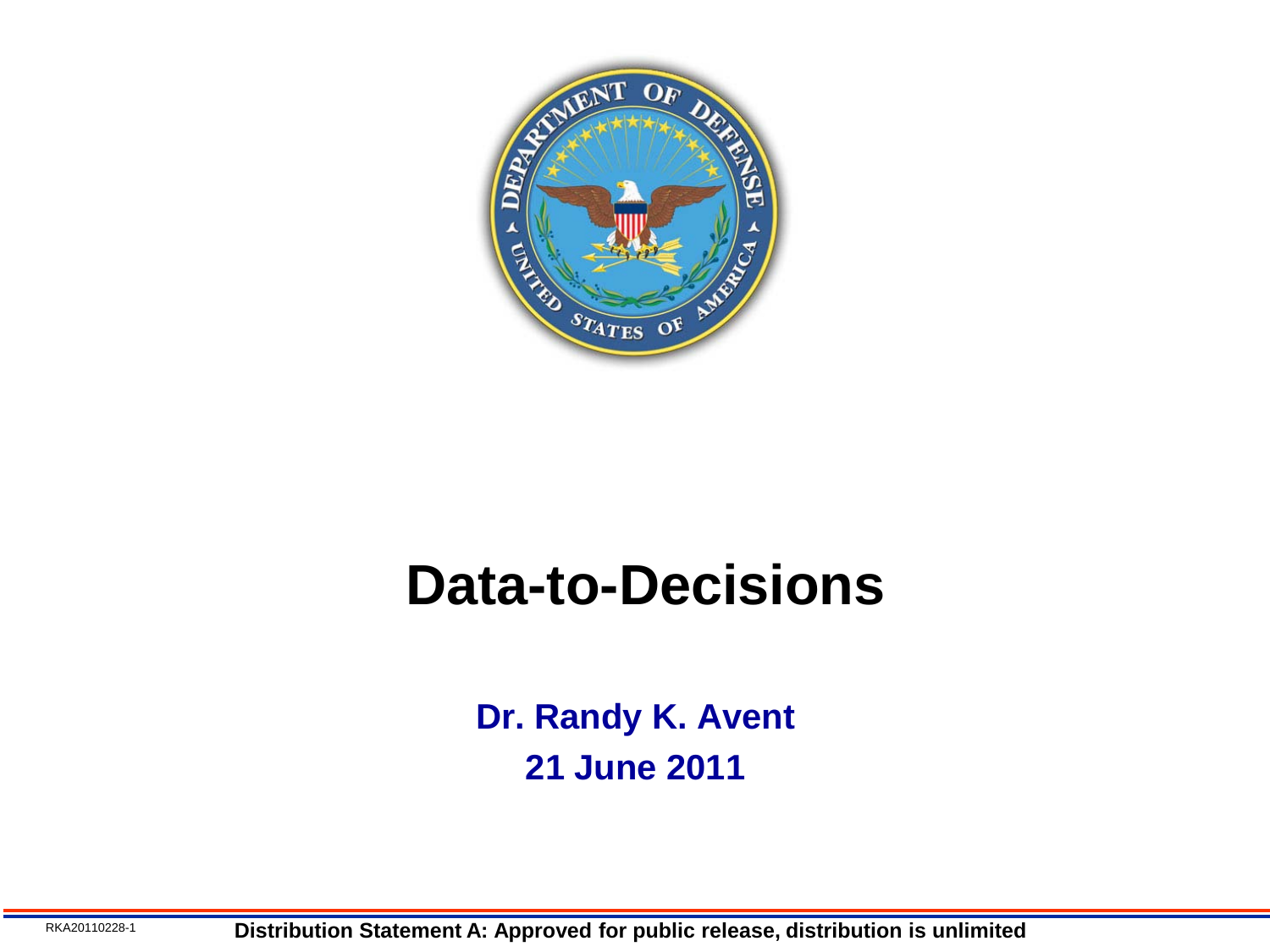

## **Data-to-Decision Systems**





**Tactical Operations Operations Intelligence Strategic Intelligence**



### **• Low Latency**

- **Narrow Field-of-View**
- **Limited Fusion**
- **Automatic Target Recognition**
- **Data: ~MB-GB**
- **Medium Latency**
- **Wide Field-of-View**
- **Hard Sensor Fusion**
- **Assisted Target Recognition**
- **Data: ~GB-TB**



- **Long Latency**
- **Synoptic Field-of-View**
- **Hard/Soft Sensor Fusion**
- **Multiple Hypotheses**
- **Data: ~PB-EB**

**The complexity and adaptability of threats has surpassed our ability to find them in large data volumes within mission timelines**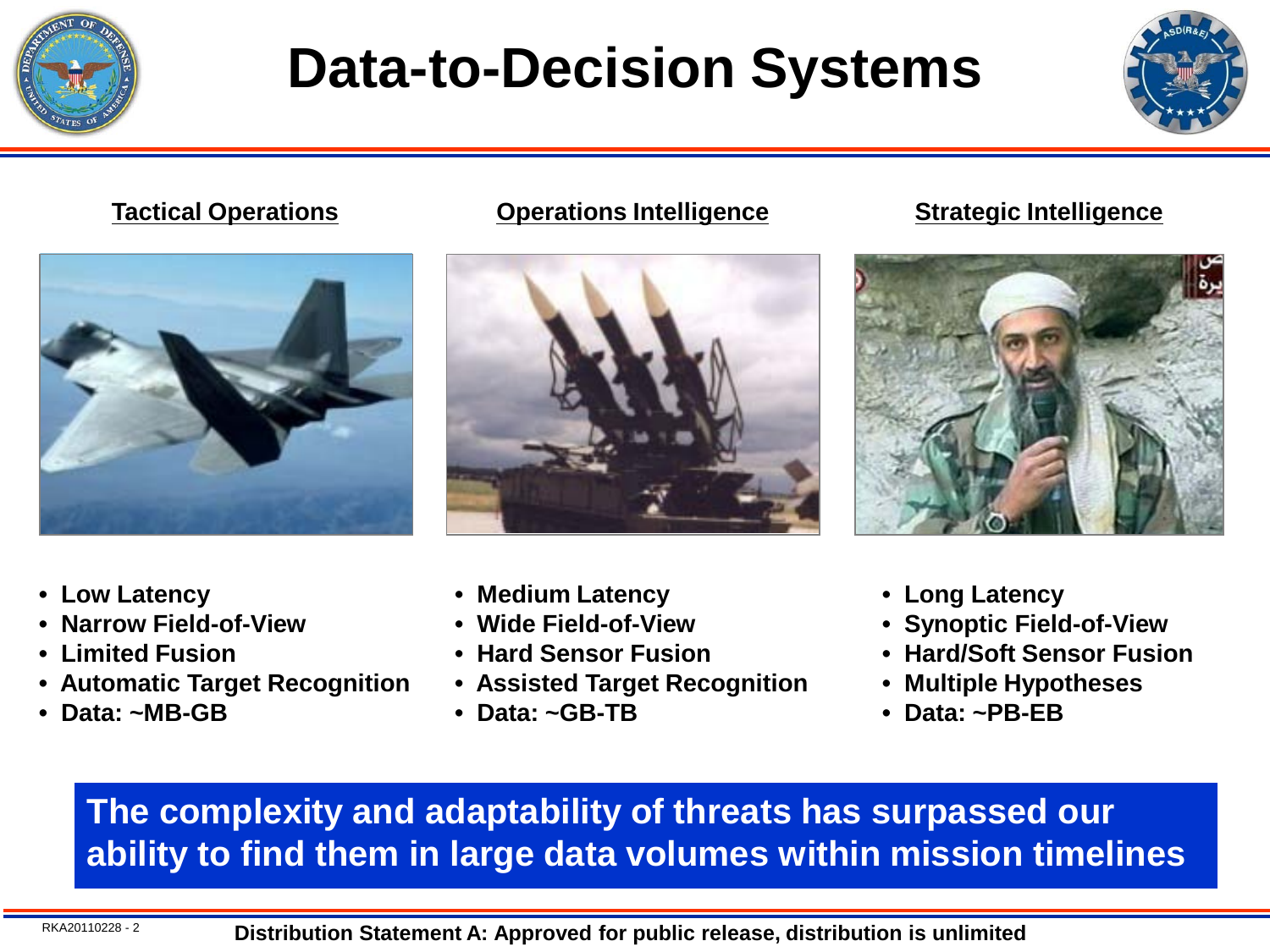

# **D2D Technology Assessment**



- **Moderately Mature**
- **Driven by IT Industry**
- **Immature**
- **Driven by Defense**
- **Moderately Mature**
- **Driven by IT Industry**







### **Current assessment is that unstructured data analytics is the most challenging and critical component of D2D**

RKA20110228 - 3 **Distribution Statement A: Approved for public release, distribution is unlimited**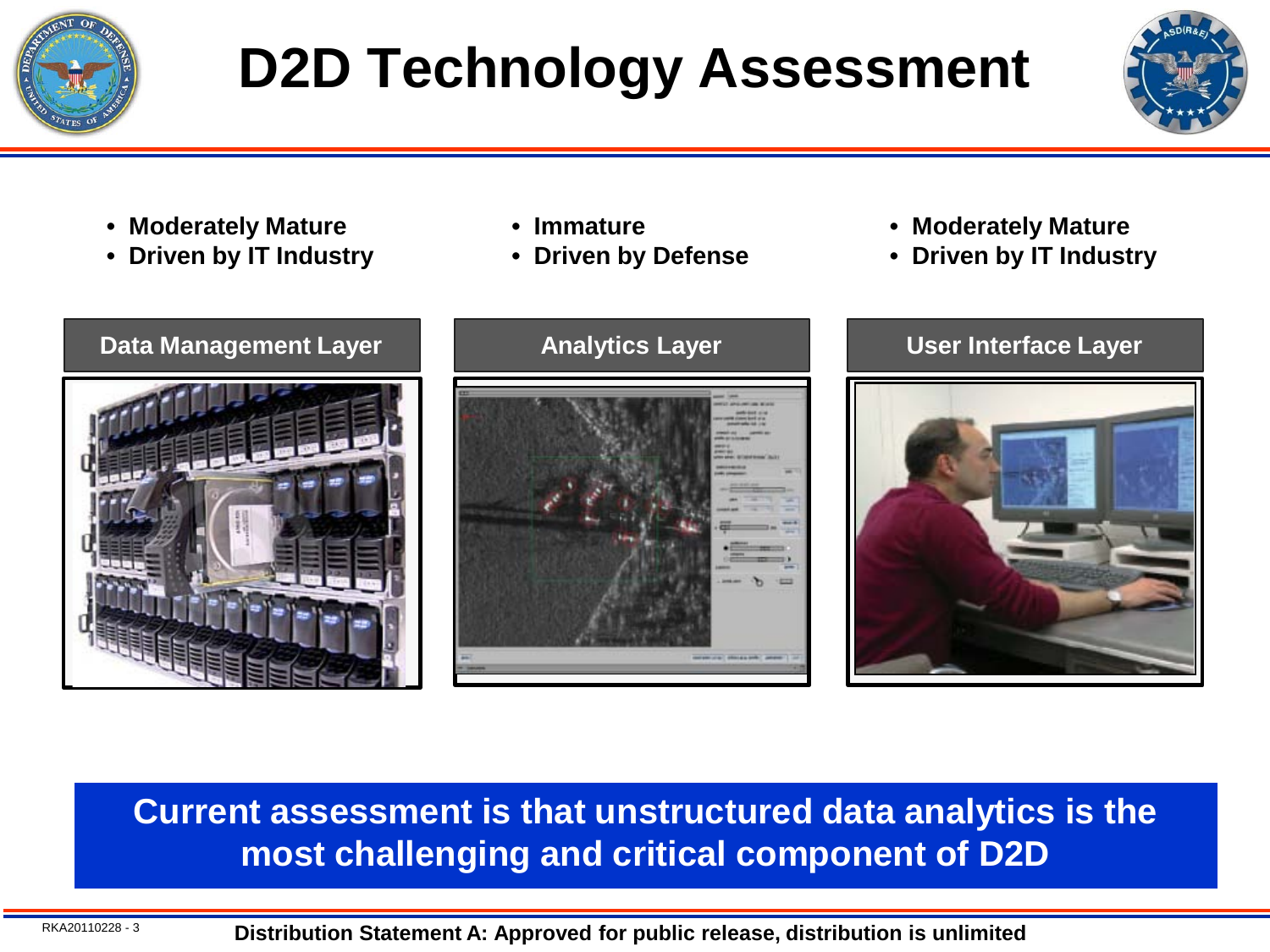



- **Introduction**
- **Technology Thrusts**
- **Summary**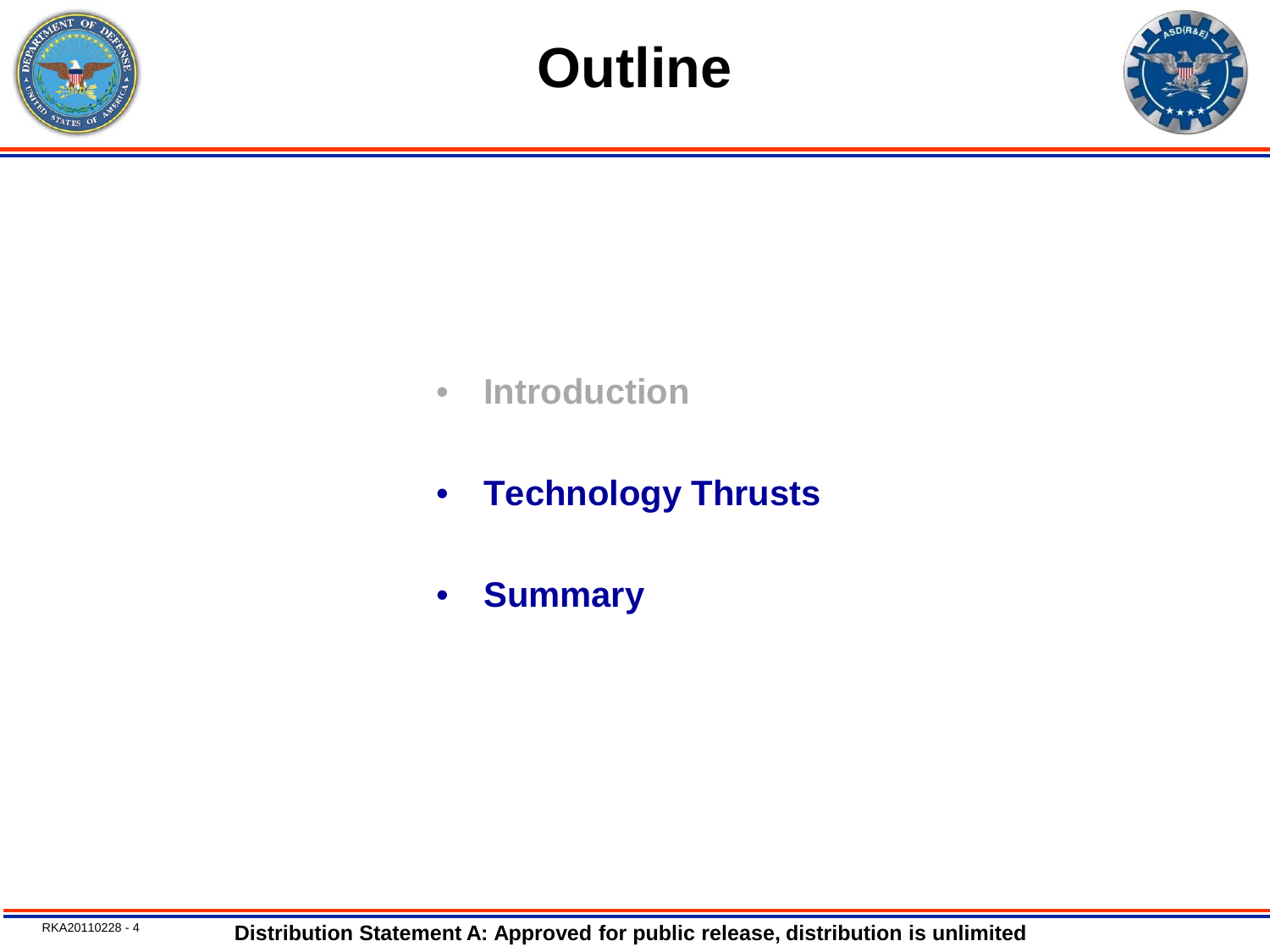



• **Problem Statement: Increasing data volumes and modalities have diminished our ability to communicate, store, retrieve and process sources within mission critical timelines**

### • **3-to-5 year timeframe objective**

- Computational infrastructure to support capturing, processing, marking, retrieval, and management of millions of information objects per second
- Network architecture with embedded information management on existing networks to support both real-time and discovery mission data requirements

### • **7-to-10 year timeframe objective**

– Anticipatory autonomous control of sensors and compute resources to simultaneously support hundreds of consumer requests for analysis products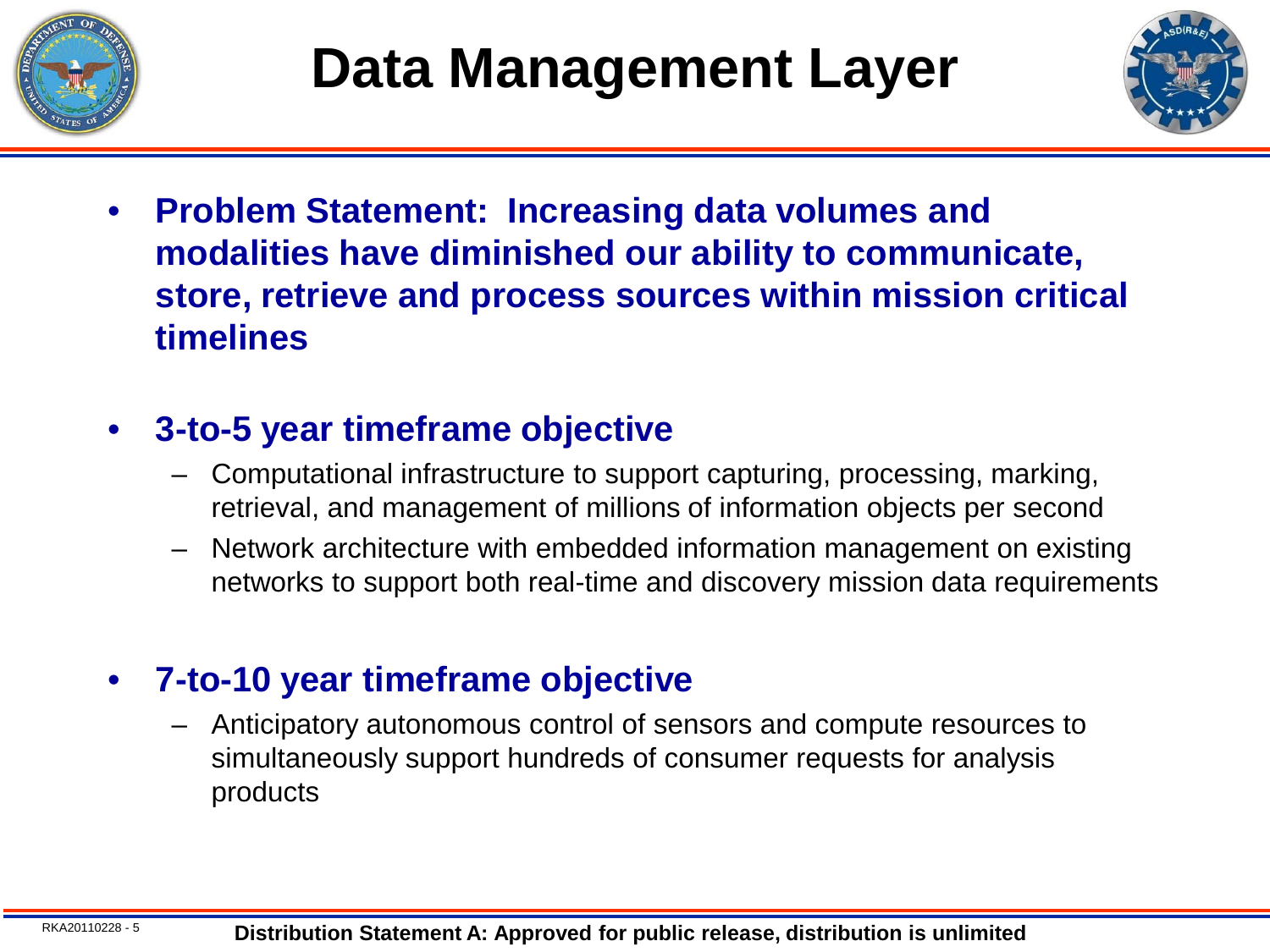

## **Hardware Infrastructure**



### **• Embedded System • Grid Cluster • Cloud Computing**



- **On-board storage**
- **Tightly coupled data and algorithms**
- **Low-latency, low-bandwidth operations**



- **Centralized storage**
- **Data moved to compute nodes**
- **Tightly coupled algorithms**
- **Parallel file system limits large data use**



- **Distributed storage**
- **Applications moved to compute nodes**
- **Order-independence through map/reduce**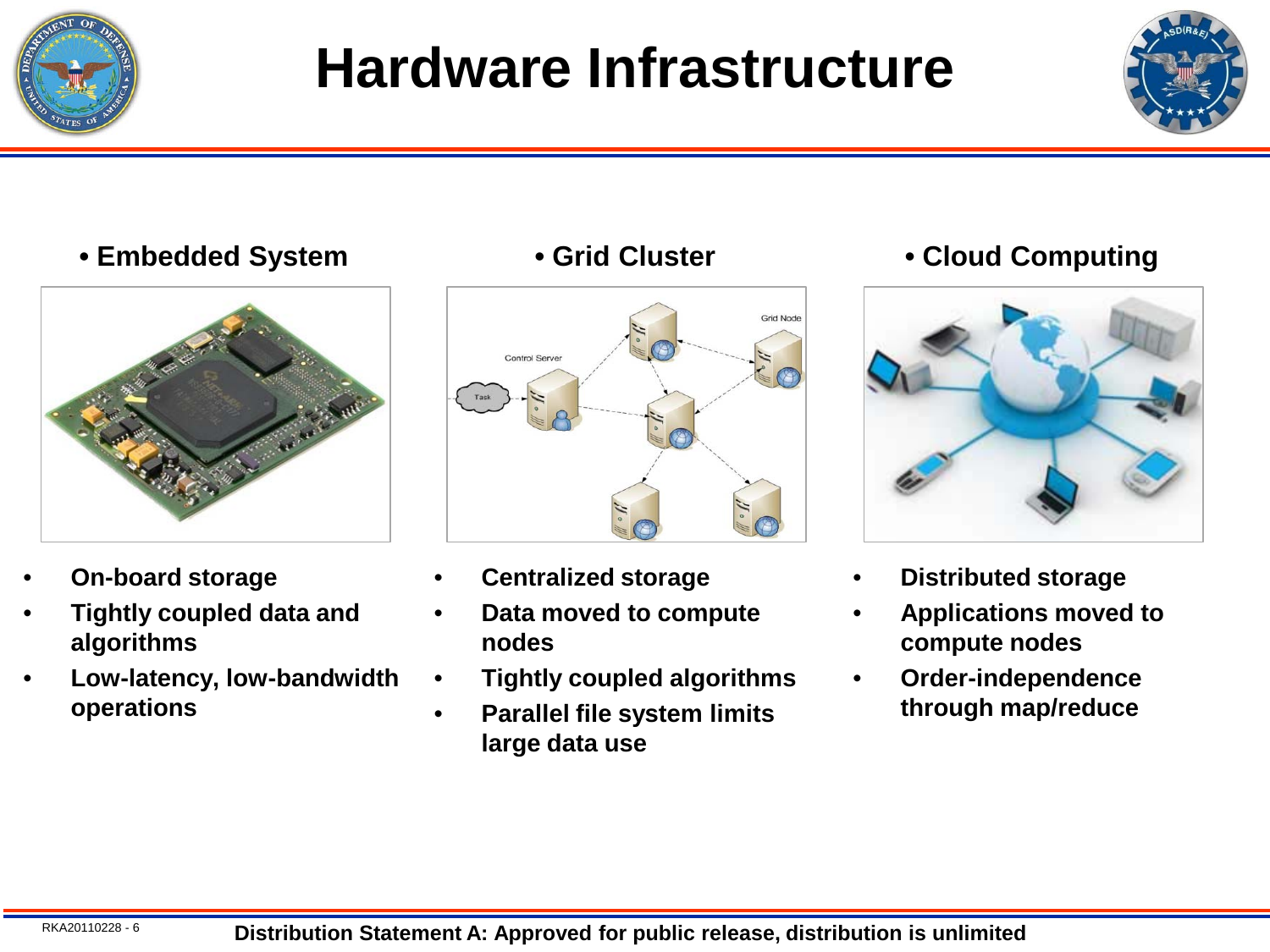

## **Analytic Layer**



• **Problem Statement: Existing automation tools do not aid users in finding today's complex and adaptable threats within mission timelines**

### • **3-to-5 year timeframe objective**

- Robust classification to accurately detect, geo-register and identify surface objects despite difficult environments, configurations and emplacements
- Robust automation tools to identify relationships, patterns of life and activities of ground vehicles
- Robust tools to capture, store and retrieve HUMINT-based information to identify and leverage popular support against insurgents

### • **7-to-10 year timeframe objective**

- Robust classification to accurately detect, geo-register and identify all surface objects despite difficult environments, configurations and emplacements
- Robust automation tools to identify relationships, patterns of life and activities of dismounts
- Robust tools to search, mine and exploit open-source data to identify all aspects of insurgent networks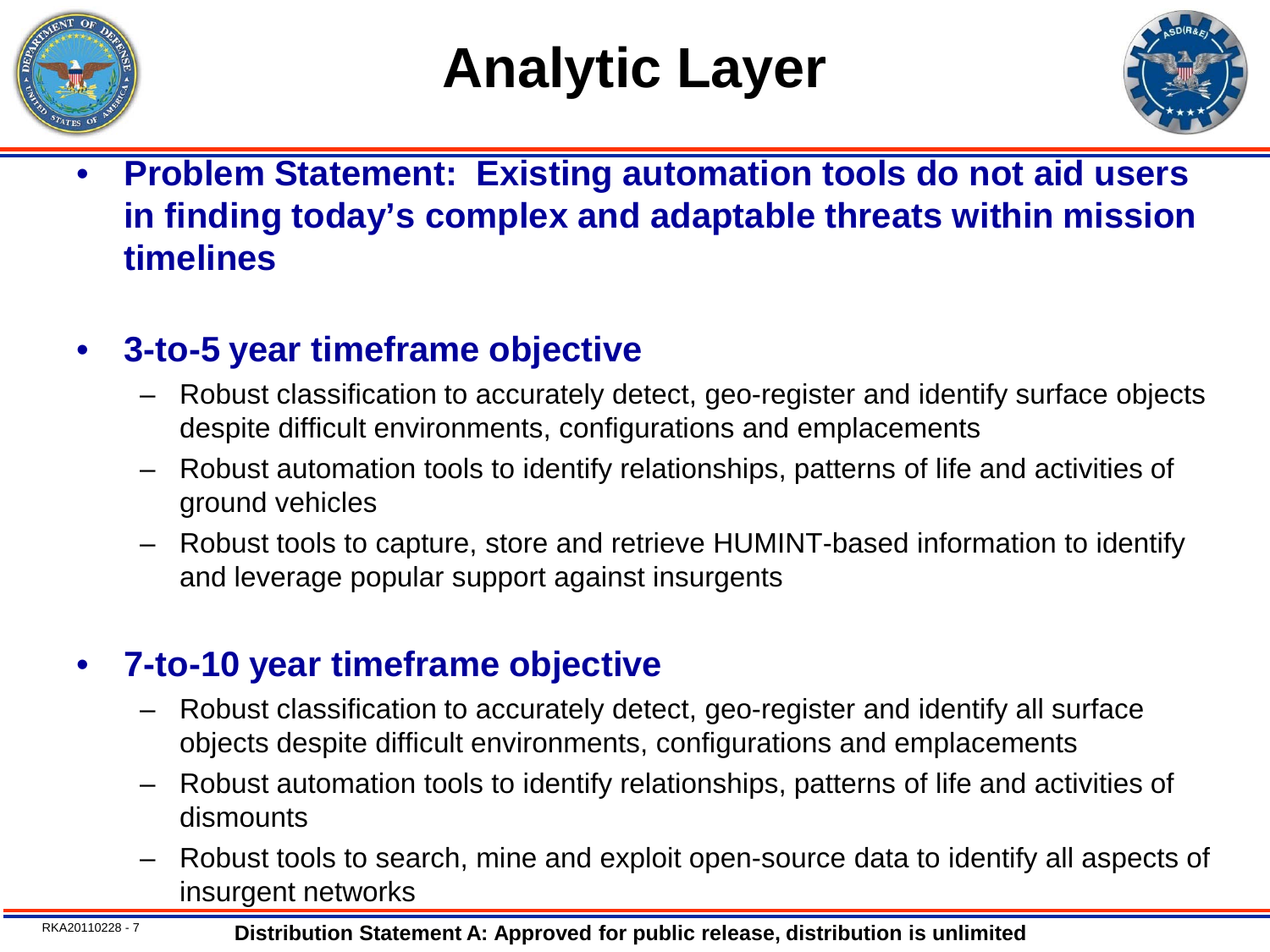

## **Generalized Tracking**



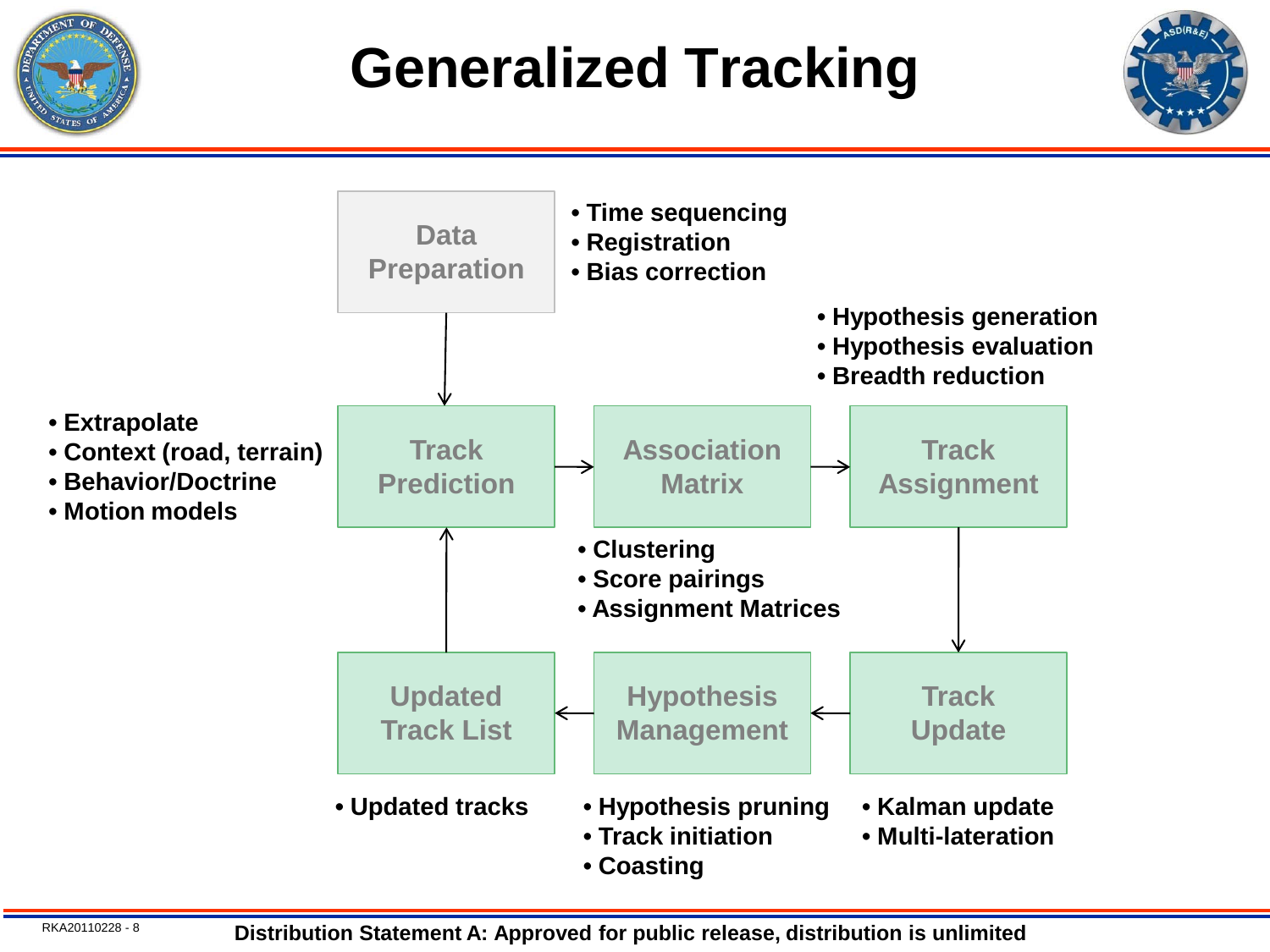

# **Tracking Analysis**





RKA20110228 - 9 **Distribution Statement A: Approved for public release, distribution is unlimited**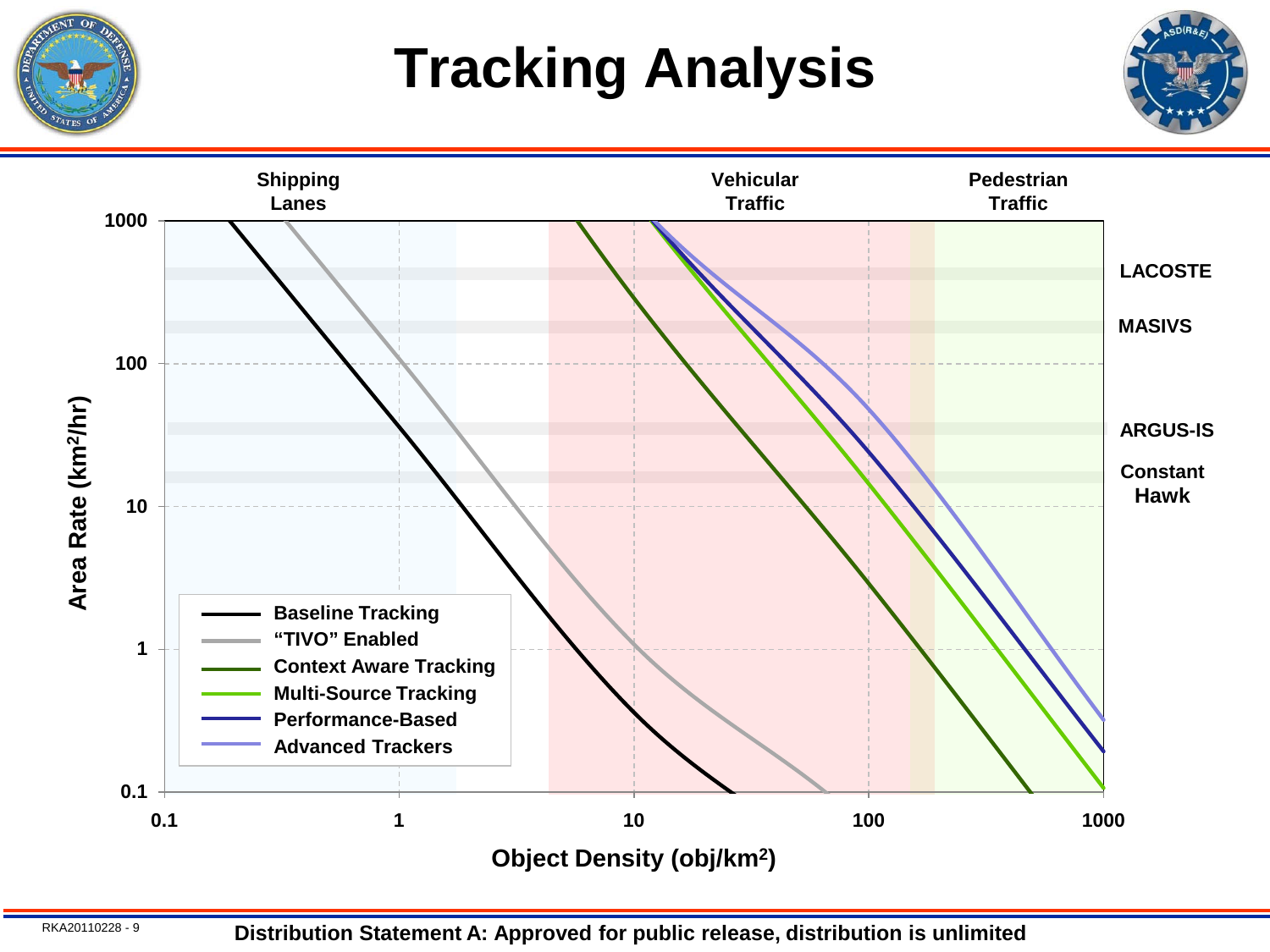

## **Imagery Processing Chain**

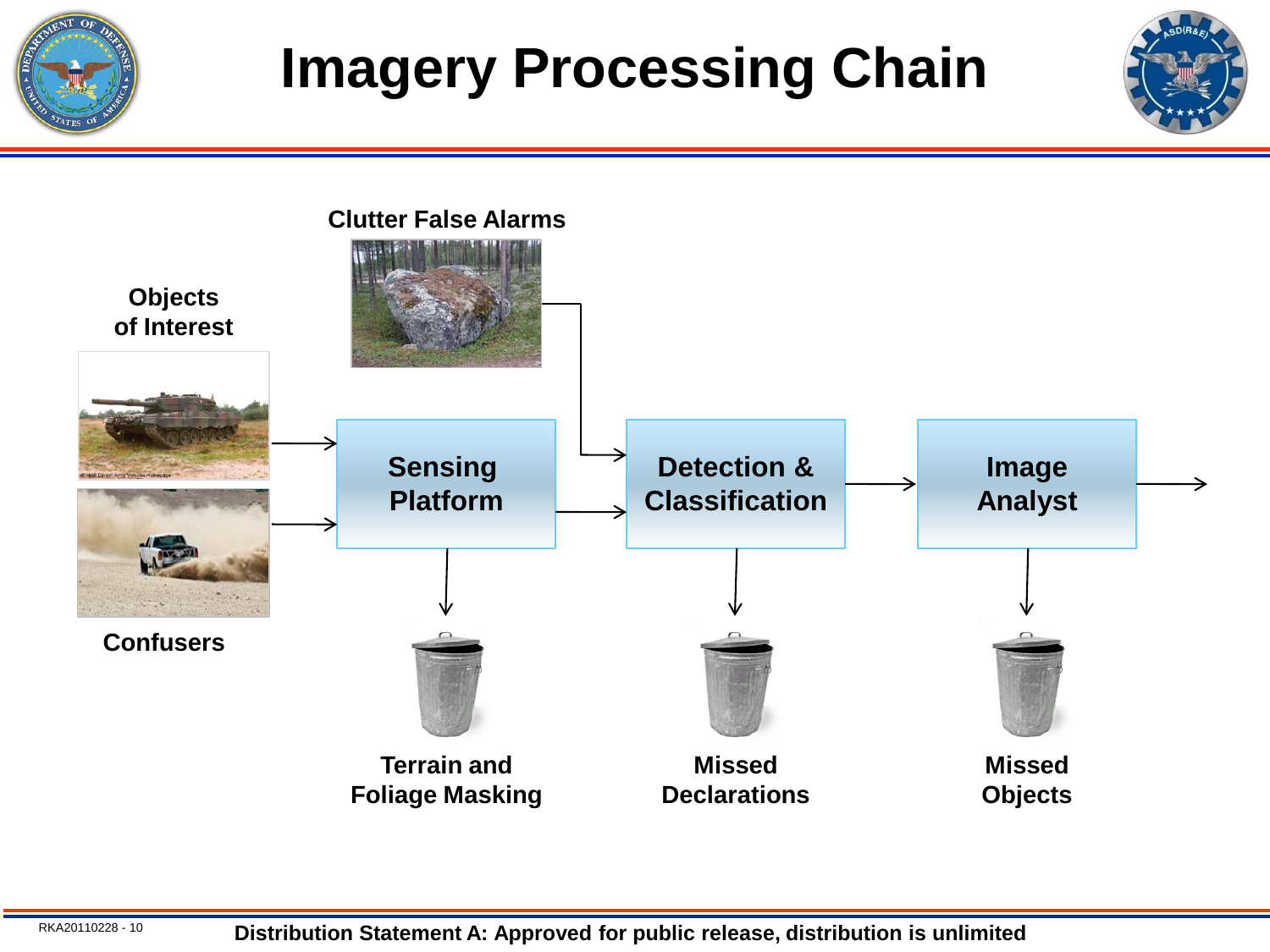

## **Detection/Classification Analysis**





RKA20110228 - <sup>11</sup> **Distribution Statement A: Approved for public release, distribution is unlimited**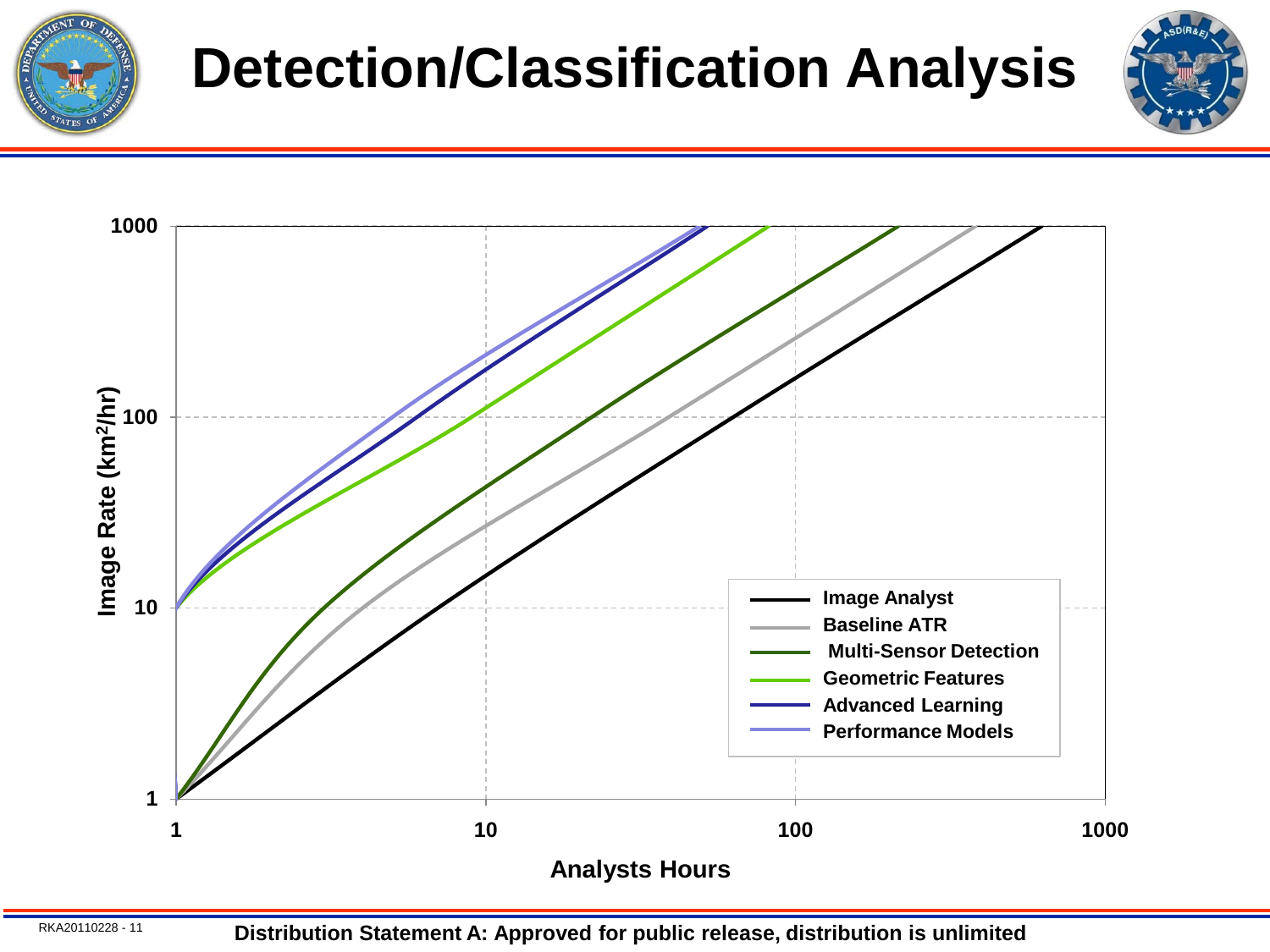

## **Text Analysis**



|                                            | Advanced<br>Machine<br>Translation | <b>HSCB</b><br>Analysis | Document<br>Exploitation<br>$(DOCEX)*$ | A&V from Text<br>(Link/Temporal<br>/Spatial) |
|--------------------------------------------|------------------------------------|-------------------------|----------------------------------------|----------------------------------------------|
| Text Preparation (OCR, Speech, MT, Zoning) |                                    |                         |                                        |                                              |
| Entity/Event Resolution & Consolidation    |                                    |                         |                                        |                                              |
| Advanced Entity/Relation/Event Extraction  |                                    |                         |                                        |                                              |
| <b>Time/Location Stamping</b>              |                                    |                         |                                        |                                              |
| Subjectivity/Sentiment Extraction          |                                    |                         |                                        |                                              |
| <b>Text Mining</b>                         |                                    |                         |                                        |                                              |
| Portability (Genre/Domain/Language)        |                                    |                         |                                        |                                              |
| <b>Multilingual Extraction</b>             |                                    |                         |                                        |                                              |

\* This refers *to operational* Document Exploitation *(*DOCEX); when Special Ops Forces (SOF) Acronyms & Abbreviations **finds hard copy documents at a site and we need to process for intel info** 

**TRL 6-9 TRL 3-6 TRL 1-3**

A&V = Analysis & Visualization

HSCB = Human Social Cultural Behavioral

 $MT = M$ achine Translation

NT = Machine Translation<br>OCR = Optical Character Recognition **N/A** 

RKA20110228 - <sup>12</sup> **Distribution Statement A: Approved for public release, distribution is unlimited**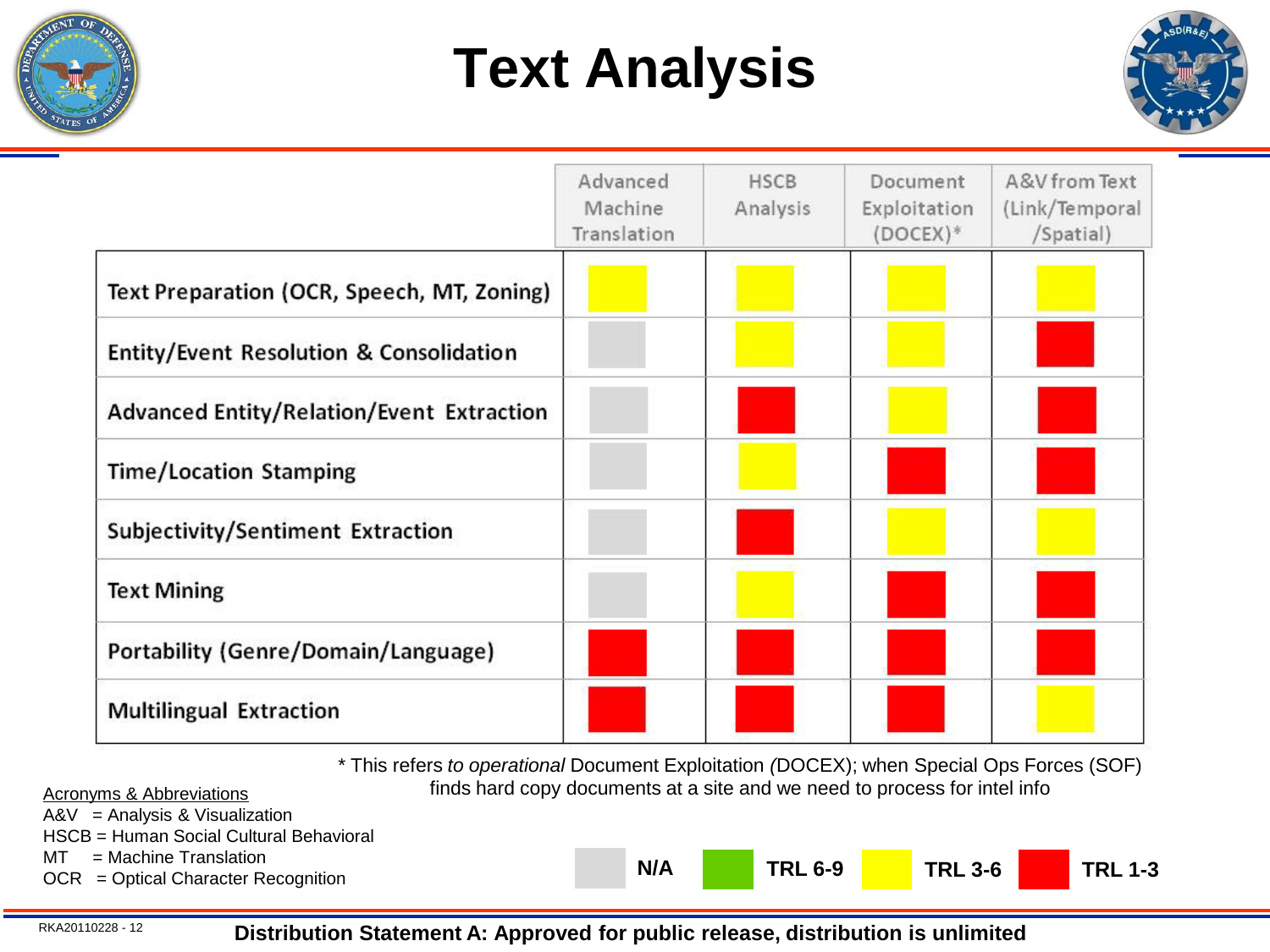

**User Interface Layer**



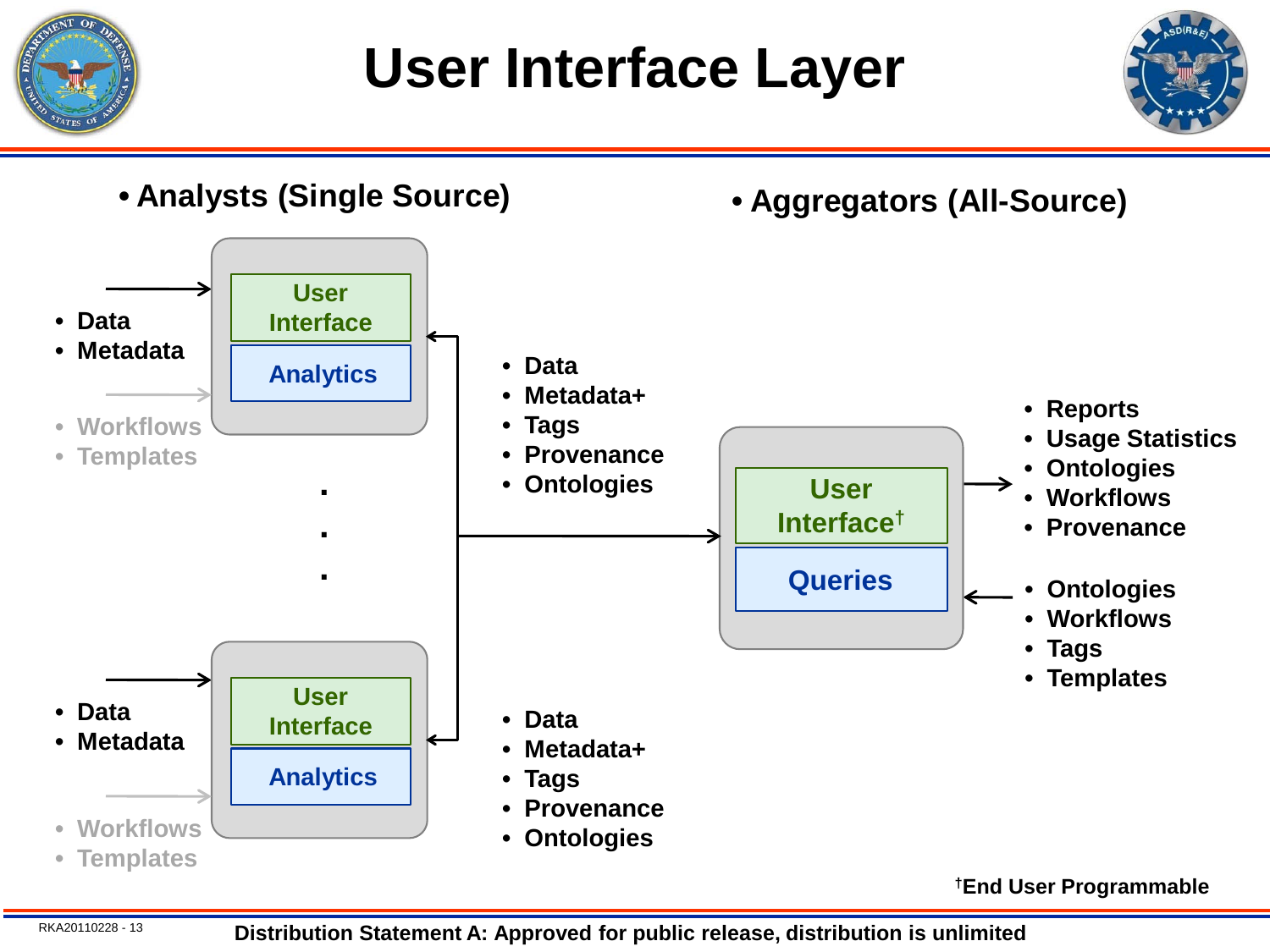



• **Problem Statement: Existing interface tools do not support the user's need to collaborate, visualize, adapt and manage knowledge gained from sensing assets**

### • **3-to-5 year timeframe objective**

– User tools that aid data discovery, link communities, support aggregation and provide natural user interfaces

### • **7-to-10 year timeframe objective**

- Never-ending learning systems that maintain and reason over millions of facts to identify new knowledge
- Workflow tools that capture and teach analysts' best practices